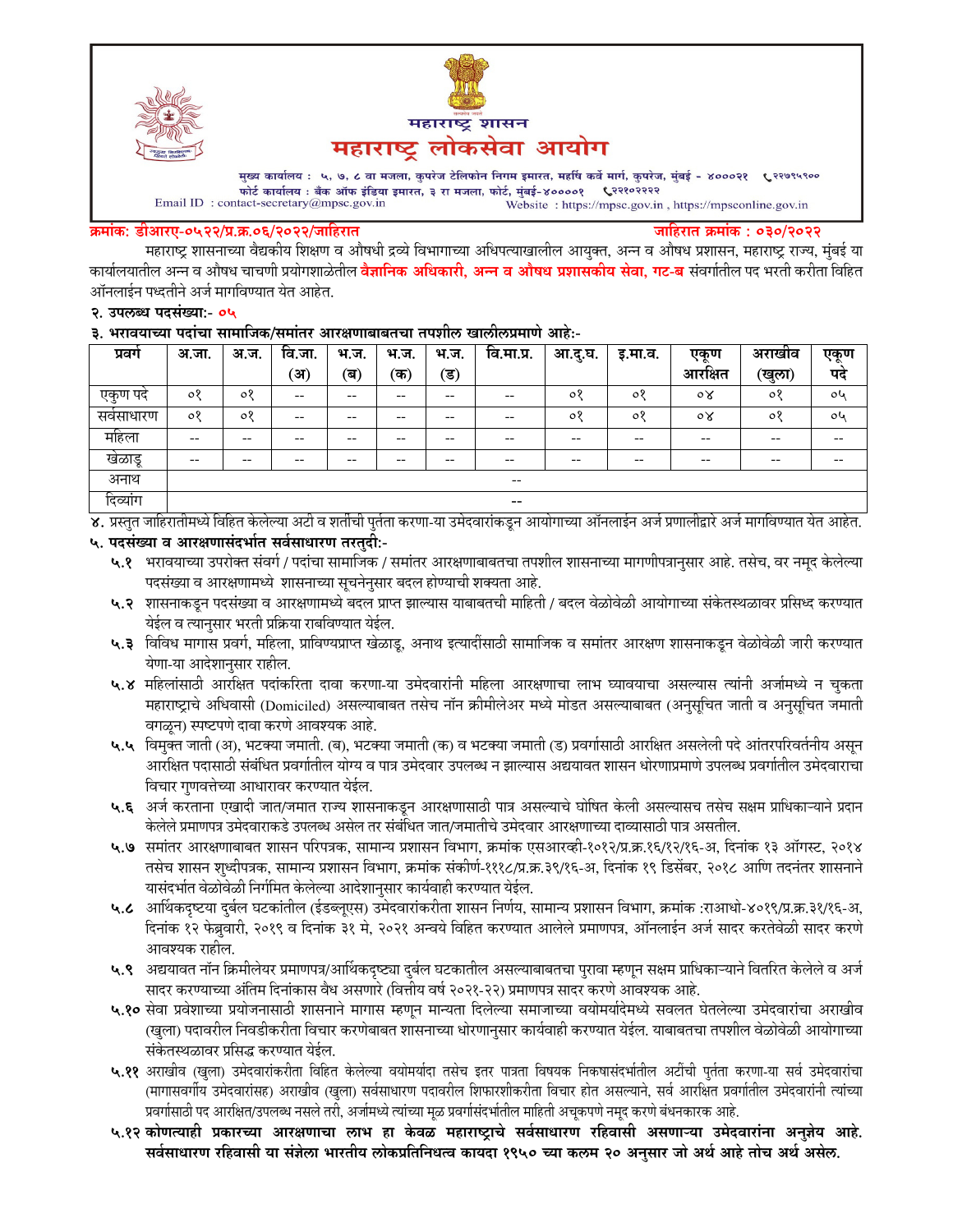- ५.१३ कोणत्याही प्रकारच्या आरक्षणाचा (सामाजिक अथवा समांतर) अथवा सोयी सवलतींचा दावा करणा-या उमेदवाराकडे संबंधित कायदा / नियम / आदेशानुसार विहित नमुन्यातील प्रस्तुत जाहिरातीस अनुसरुन अर्ज स्वीकारण्यासाठी विहित केलेल्या दिनांकापूर्वीचे वैध प्रमाणपत्र उपलब्ध असणे अनिवार्य आहे.
- ५.१४ सामाजिक व समांतर आरक्षणासंदर्भात विविध न्यायालयामध्ये दाखल न्यायप्रविष्ट प्रकरणी अंतिम निर्णयाच्या अधीन राहून पदभरतीची कार्यवाही करण्यात येईल.

## ५.१५ खेळाडू आरक्षण:-

- ५.१५.१ शासन निर्णय, शालेय शिक्षण व क्रीडा विभाग, क्रमांक: राक्रीधो-२००२/प्र.क्र.६८/क्रीयुसे-२, दिनांक १ जुलै, २०१६, तसेच शासन शुध्दीपत्रक, शालेय शिक्षण व क्रीडा विभाग, क्रमांक:राक्रीधो-२००२/प्र.क.६८/क्रीयुसे-२, दिनांक १८ ऑगस्ट, २०१६, शुध्दीपत्रक क्रमांक:राक्रीधो-२००२/प्र.क्र.६८/क्रीयुसे-२, दिनांक ११ मार्च, २०१९ व शासन शुद्धिपत्रक, शालेय शिक्षण व क्रीडा विभाग, क्रमांक : राक्रीधो-२००२/प्र.क्र.६८/क्रीयुसे-२, दिनांक २४ ऑक्टोबर, २०१९ आणि तदनंतर शासनाने यासंदर्भात वेळोवेळी निर्गमित केलेल्या आदेशानुसार प्राविण्य प्राप्त खेळाडू आरक्षणासंदर्भात तसेच वयोमर्यादेतील सवलतीसंदर्भात कार्यवाही करण्यात येईल.
- ५.१५.२ प्राविण्य प्राप्त खेळाडू व्यक्तींसाठी आरक्षित पदाकरीता दावा दावा करणा-या उमेदवारांच्या बाबतीत क्रीडा विषयक विहित अर्हता धारण करीत असल्याबाबत सक्षम प्राधिका-याने प्रमाणित केलेले पात्र खेळाचे प्राविण्य प्रमाणपत्र अर्ज सादर करण्याच्या अंतिम दिनांकाचे किंवा तत्पूर्वीचे असणे बंधनकारक आहे.
- ५.१५.३ खेळाचे प्राविण्य प्रमाणपत्र योग्य दर्जाचे असल्याबाबत तसेच तो खेळाडू उमेदवार खेळाडूसाठी आरक्षित पदावरील निवडीकरीता पात्र ठरतो, याविषयीच्या पडताळणीकरीता त्यांचे प्राविण्य प्रमाणपत्र संबंधित विभागीय उपसंचालक कार्यालयाकडे अर्ज सादर करण्याच्या दिनांकापूर्वीच सादर केलेले असणे बंधनकारक आहे. अन्यथा प्राविण्य प्राप्त खेळाडूसाठी आरक्षणाकरीता पात्र समजण्यात येणार नाही.
- ५.१५.४ कागदपत्रे पडताळणी/मुलाखतीच्यावेळी विहित अर्हता धारण करीत असल्याबाबत खेळाडू उमेदवारांनी सक्षम प्राधिका-याने प्रमाणित केलेले प्राविण्य प्रमाणपत्र तसेच त्यांचे प्राविण्य प्रमाणपत्र योग्य असल्याबाबत आणि खेळाडू कोणत्या संवर्गातील खेळाडूसाठी आरक्षित पदावरील निवडीकरीता पात्र ठरतो, याविषयीचा सक्षम प्राधिका-याने प्रदान केलेले प्राविण्य प्रमाणपत्र पडताळणीबाबतचा अहवाल सादर केला तरच उमेदवारांचा संबंधित संवर्गातील खेळाडूसाठी आरक्षित पदावर शिफारशी/नियुक्तीकरीता विचार करण्यात येईल.
- ५.१५.५ एकापेक्षा जास्त खेळांची प्राविण्य प्रमाणपत्रे असणा-या खेळाडू उमेदवाराने एकाच वेळेस सर्व खेळांची प्राविण्य प्रमाणपत्रे प्रमाणित करण्याकरीता संबंधित उपसंचालक कार्यालयाकडे सादर करणे बंधनकारक आहे.

### ५.१६ दिव्यांग आरक्षण:-

- ५.१६.१ दिव्यांग व्यक्ती हक्क अधिनियम २०१६ च्या आधारे शासन निर्णय सामान्य प्रशासन विभाग, क्रमांक दिव्यांग २०१८/प्र.क्र.११४/१६ अ, दिनांक २९ मे, २०१९ तसेच यासंदर्भात शासनाकडून वेळोवेळी जारी करण्यात आलेल्या आदेशानुसार दिव्यांग व्यक्तींच्या आरक्षणासंदर्भात कार्यवाही करण्यात येईल.
- ५.१६.२ शासन निर्णय, वैद्यकीय शिक्षण व औषधी द्रव्ये विभाग क्रमांक एफडीएस-२०२१/प्र .क्र.३८/२१/औषधे-१, दिनांक २४ फेब्रुवारी, २०२१ अन्वये खालील दिव्यांग प्रवर्गातील व्यक्ती /उमेदवार सदर पदाकरीता अर्ज करण्यास पात्र आहेत:-

(1) Low Vision, (2) Deaf, Hard Hearing, (3) One Arm, One Leg, Both Leg, One Arm and One leg, Cerebral Palsy, Leprosy cured, Dwarfism, Acid Attack Victim, (4) Special Learning Disability, Mental Illness, (5) Multiple Disabilities involving (1) to (4).

- ५.१६.३ दिव्यांग व्यक्तींसाठी असलेली पदे भरावयाच्या एकूण पदसंख्येपैकी असतील.
- ५.**१६.४** दिव्यांग व्यक्तींची संबंधित संवर्ग/पदाकरीता पात्रता शासनाकडून वेळोवेळी निर्गमित केलेल्या आदेशानुसार राहील.
- ५.**१६.५** दिव्यांग व्यक्तींसाठी आरक्षित पदांवर शिफारस करताना उमेदवार कोणत्या सामाजिक प्रवर्गातील आहे, याचा विचार न करता दिव्यांग गुणवत्ता क्रमांकानुसार त्यांची शिफारस करण्यात येईल.
- ५.१६.६ संबंधित दिव्यांगत्वाच्या प्रकारचे किमान ४०% दिव्यांगत्वाचे प्रमाणपत्र धारक उमेदवार / व्यक्ती आरक्षण तसेच नियमानुसार अनुज्ञेय सोयी / सवलतीसाठी पात्र असतील.
- **५.१६.७** लक्षणीय दिव्यांगत्व असलेले उमेदवार / व्यक्ती खालील सवलतींच्या दाव्यास पात्र असतील:-

(१) दिव्यांगत्वाचे प्रमाण किमान ४०% अथवा त्यापेक्षा जास्त असल्यास तसेच पद लक्षणीय दिव्यांग व्यक्तींसाठी आरक्षित असल्यास नियमानुसार अनुज्ञेय आरक्षण व इतर सोयी सवलती.

(२) दिव्यांगत्याचे प्रमाण किमान ४०% अथवा त्यापेक्षा जास्त असल्यास तसेच पद संबंधित दिव्यांग प्रकारासाठी सुनिश्चित केले असल्यास नियमानुसार अनुज्ञेय सायी सवलती

- ५.१६.८ लक्षणीय दिव्यांग व्यक्तींसाठी असलेल्या वयोमर्यादेचा अथवा इतर कोणत्याही प्रकारचा फायदा घेऊ इच्छिणा-या उमेदवारांनी शासन निर्णय, सार्वजनिक आरोग्य विभाग, क्रमांक अप्रकि-२०१८/प्र.क्र.४६/आरोग्य-६, दिनांक १४ सप्टेंबर, २०१८ मधील आदेशानुसार केंद्र शासनाच्या www.swavlambancard.gov.in अथवा SADM या संगणकीय प्रणालीदवारे वितरित करण्यात आलेले नवीन नमन्यातील दिव्यांगत्वाचे प्रमाणपत्र सादर करणे अनिवार्य आहे.
- ५.**१६.९** लक्षणीय दिव्यांगत्व असणा-या उमेदवारांना अर्जामध्ये नमूद केलेला दिव्यांगत्वाचा प्रकार / उप प्रकार बदलणे अनुज्ञेय नाही.

### ५.१७ अनाथ आरक्षण :-

- ५.१७.१ अनाथ व्यक्तींचे आरक्षण शासन निर्णय, महिला व बालविकास विभाग, क्रमांक: अनाथ-२०१८/प्र.क्र.१८२/का-०३, दिनांक २३ ऑगस्ट, २०२१ तसेच यासंदर्भात शासनाकडून वेळोवेळी जारी करण्यात येणा-या आदेशानुसार राहील.
- ५.१७.२ अनाथांसाठी आरक्षित पदावर गुणवत्तेनुसार निवड झालेल्या उमेदवारांचा समावेश उमेदवार ज्या सामाजिक प्रवर्गाचा आहे; त्या प्रवर्गातून करण्यात येईल.
- ५.१७.३ प्रस्तुत पदासाठी अर्जाद्वारे अनाथ आरक्षणाचा दावा केलेल्या उमेदवारांनी दिनांक २३ ऑगस्ट, २०२१ रोजीच्या शासन निर्णयाद्वारे विहित करण्यात आलेल्या कार्यपद्धतीनुसार सुधारित नमुन्यातील अनाथ प्रमाणपत्र व महाराष्ट्र राज्याचे अधिवास प्रमाणपत्र आयोगाकडून निश्चित करण्यात येणाऱ्या विहित कालावधीत सादर करणे आवश्यक राहील. अन्यथा अनाथ आरक्षणाचा दावा विचारात घेतला जाणार नाही.
- ६. वेतनश्रेणी :- S-१५ रुपये ४१,८००/- ते रुपये १,३२,३००/- अधिक नियमानुसार अनुज्ञेय भत्ते.
- **७. पात्रता :-**
	- ७.१ भारतीय नागरिकत्व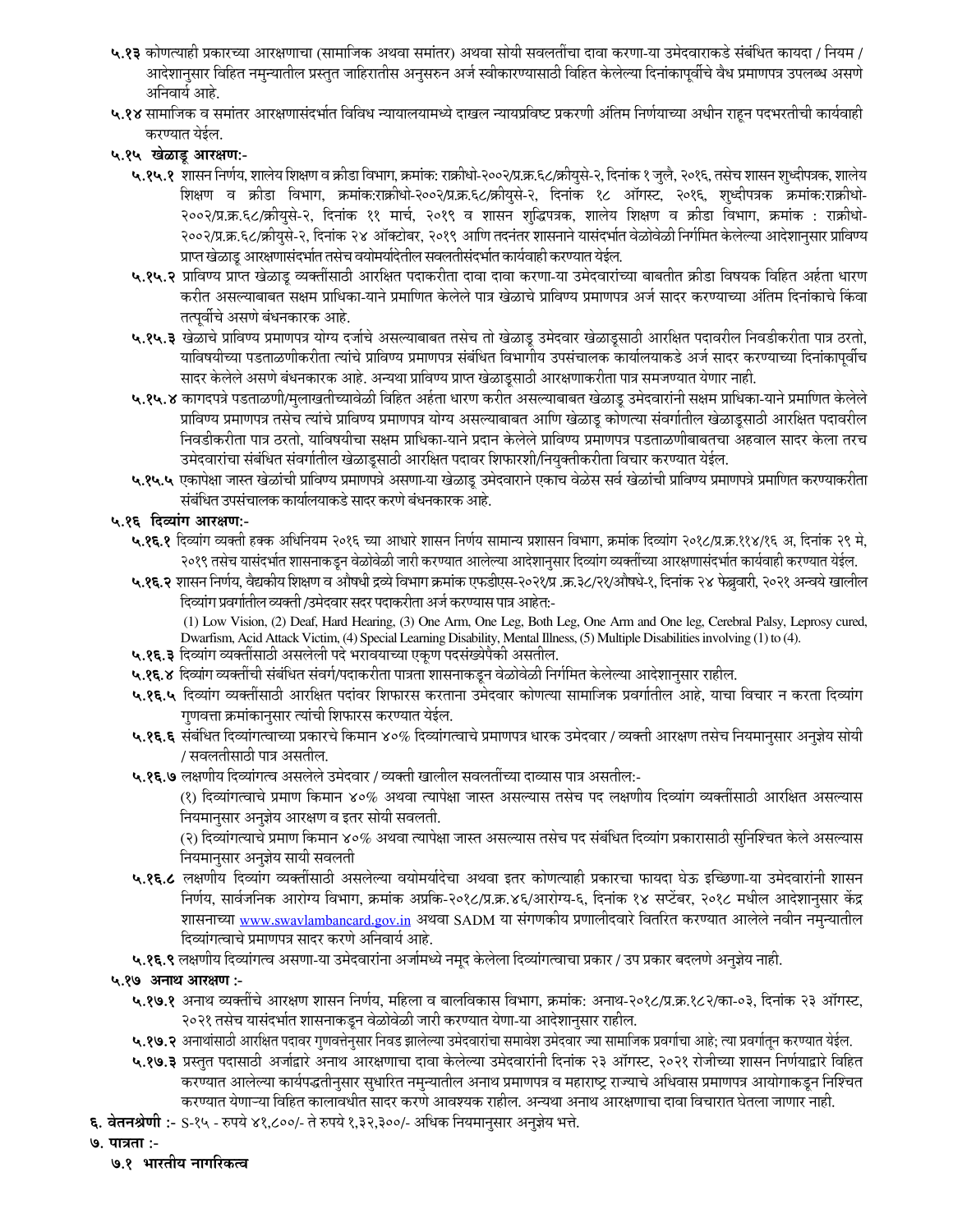### ७.२ वयोमर्यादा :-

| वयामयादा           | किमान                  | कमाल वय           |                        |                  |                             |                                                    |                                |    |  |
|--------------------|------------------------|-------------------|------------------------|------------------|-----------------------------|----------------------------------------------------|--------------------------------|----|--|
| गणण्याचा<br>दिनांक | अमागास /<br>मागासवगीय/ | अराखांव<br>(खुला) | मागासवगीय/<br>आ.दू.घ./ |                  | प्राविण्य प्राप्त खेळाडू    | माजी सैनिक, आणिबाणी व<br>अल्पसेवा राजदिष्ट अधिकारी | दिव्यांग<br>उमेदवार            |    |  |
|                    | आ. दु. घ.              |                   | अनाथ                   | अराखीव<br>(खुला) | मागासवगीय/<br>आ.दु.घ./ अनाथ | अराखांव<br>(खुला)                                  | मागासवगीय/<br>आ.दू.घ./<br>अनाथ |    |  |
| ' जुलै,<br>२०२२    | १८                     | ३८                | $x_3$                  | $x_3$            | ४३                          | सैनिकी सेवेचा कालावधी अधिक<br>३ वर्ष               |                                | ४५ |  |

७.२.१ महाराष्ट्र शासनाच्या सेवेतील कर्मचा-यांना उच्च वयोमर्यादा लागू नाही.

- ७.२.२ मागासवर्गीय उमेदवार, दिव्यांग आणि खेळाडू यांना असलेली वयोमर्यादेतील शिथिलतेची सवलत यापैकी कोणतेही अधिकत्तम असलेली एकच सवलत देय राहील.
- ७.२.३ असामान्य शैक्षणिक अर्हता किंवा अनुभव किंवा दोन्ही धारण करणाऱ्या उमेदवारांच्या बाबतीत उच्च वयोमर्यादा शिथिलक्षम राहील. परंतु, आयोगाच्या कार्यनियमावलीतील तरतुदीनुसार जेव्हा मुलाखतीसाठी पुरेसे उमेदवार प्राप्त होत नसतील, तेव्हाच सदर तरतुद विचारात घेतला जाईल.
- ७.२.४ अशा प्रत्येक प्रकरणी उपलब्ध उमेदवारांच्या उच्चतम शैक्षणिक अर्हतेच्या दोन स्तर उच्च शैक्षणिक अर्हताप्राप्त उमेदवारच वयोमर्यादेत सवलतीकरीता विचारात घेतले जातील.
- ७.२.५ अनुभवाच्या संदर्भात ज्या पदावरील किमान अनुभव मागितला असेल त्यापेक्षा वरिष्ठ पदावरील अनुभव वयोमर्यादा शिथिल करण्याकरीता विचारात घेतला जाईल.
- ७.२.६ शासन निर्णय, सामान्य प्रशासन विभाग, क्रमांक एसआरव्ही-२०२१/प्र.क्र.६१/कार्या-१२, दिनांक १७ डिसेंबर, २०२१ अनुसार दिनांक १ मार्च, २०२० ते दिनांक १७ डिसेंबर, २०२१ या कालावधीत वयाधिक ठरणारे उमेदवार अर्ज करण्यास पात्र असतील.

# ८. शैक्षणिक अर्हता आणि अनुभव:-

## ८.१ शैक्षणिक अर्हता आणि अनुभव:-

- 6.8.8 A degree in Medicine, Science, Pharmacy or Pharmaceutical Chemistry; and have experience, gained after acquiring such qualification of not less than five years, in testing of Drugs in a Laboratory under the control of Government Analyst appointed under the Drugs and Cosmetics Act, 1940 (23 of 1940); OR
- 6.2.7 A post-graduate degree in Science, Pharmacy or Pharmaceutical Chemistry; and have experience, gained after acquiring such qualification, of not less than three years, in testing of Drugs in a Laboratory under the Control of Government Analyst appointed under the Drugs and Cosmetics Act, 1940(23 of 1940):

#### ८.२ शैक्षणिक अर्हता गणना करण्याचा दिनांक:-

- ८.२.१ प्रस्तुत जाहिरातीस अनुसरुन अर्ज सादर करण्यासाठी विहित केलेल्या अंतिम दिनांकास संबंधित शैक्षणिक अर्हता धारण करणे आवश्यक
- ८.२.२ अनुभवाच्या कालावधीची गणना प्रस्तुत जाहिरातीस अनुसरुन अर्ज सादर करण्याकरीता विहित केलेल्या अंतिम दिनांकास करण्यात येईल.

## ८.३ अनुभवाच्या दाव्यांबाबत:-

आयोगाच्या ऑनलाईन अर्ज प्रणालीद्वारे विविध स्वरुपाचे दावे करताना अथवा दावे अद्ययावत करताना प्रस्तुत जाहिरातीस अनुसरुन अनुभवाच्या दाव्यांनुसार पात्र होण्यासाठी उमेदवाराने Nature of Job- Testing of Drugs in a Laboratory असे नमूद करणे अनिवार्य आहे. त्याशिवाय, ऑनलाईन अर्ज प्रणालीद्वारे अर्ज स्वीकृत होऊ शकणार नाही.

**९. कर्तव्ये व जबाबदा-या:**- प्रस्तुत पदाच्या कर्तव्ये व जबाबदा-या याबाबतचा तपशील आयोगाच्या <u>https://mpsc.gov.in</u> या संकेतस्थळावर उपलब्ध आहे.

### १०. निवडप्रकिया:-

- १०.१ प्रस्तुत जाहिरातीमध्ये नमूद केलेली शैक्षणिक अर्हता, अनुभव इत्यादी अर्हता किमान असून, किमान अर्हता धारण केली म्हणून उमेदवार मुलाखतीस बोलाविण्याकरिता पात्र असणार नाही.
- १०.२ जाहिरातीस अनुसरून प्राप्त अर्जाची संख्या आयोगाच्या कार्यनियमावलीतील तरतुदीनुसार वाजवी प्रमाणापेक्षा जास्त असेल आणि अर्ज सादर केलेल्या सर्व पात्र उमेदवारांच्या मुलाखती घेणे सोयीस्कर नसल्यास मुलाखतीसाठी उमेदवारांची संख्या मर्यादित करण्याच्या दृष्टीने जाहिरातीमध्ये नमूद शैक्षणिक अर्हता आणि/अथवा अनुभव यापेक्षा अधिक शैक्षणिक अर्हता/अनुभव किंवा अन्य योग्य निकष यांच्या आधारे अथवा चाळणी परीक्षेद्वारे मुलाखतीस पात्र उमेदवारांची संख्या मर्यादित करण्यात येईल.
- १०.३ चाळणी परीक्षा घेण्याचे निश्चित झाल्यास, अर्हता आणि / अथवा अनुभव शिथिल केला जाणार नाही.
- १०.४ चाळणी परिक्षेचा अभ्यासक्रम, परीक्षेचे माध्यम व इतर बाबी (लागू असल्यास) आयोगाच्या संकेतस्थळावर प्रसिध्द करण्यात येतील.
- १०.५ चाळणी परीक्षा घेतल्यास चाळणी परीक्षेचे गुण व मुलाखतीचे गुण एकत्रितरित्या विचारात घेऊन तर चाळणी परीक्षा न झाल्यास केवळ मुलाखतीच्या गुणांच्या आधारे उमेदवाराची शिफारस करण्यात येईल.
- १०.६ मुलाखतीमध्ये किमान ४१% व त्यापेक्षा जास्त गुण मिळविणाऱ्या उमेदवारांचाच शिफारशीसाठी विचार केला जाईल.
- १०.७ सेवा भरतीची संपूर्ण निवड प्रक्रिया वैज्ञानिक अधिकारी, गट-ब, अन्न व औषध प्रशासन, अन्न व औषध चाचणी प्रयोगशाळा (सेवाप्रवेश नियम) १९८८ व १९८९ चे शुध्दीपत्रक अथवा तद्नंतर शासनाकडून वेळोवेळी करण्यात येणा-या सुधारणा तसेच आयोगाकडून वेळोवेळी सुधारण्यात येणा-या कार्यनियमावलीतील तरतुदीनुसार राबविण्यात येईल.

## ११. अर्ज करण्याची पध्दत:-

११.१ अर्ज सादर करण्याचे टप्पे:-

**११.१.१** आयोगाच्या ऑनलाईन अर्ज प्रणालीवर यापूर्वी विहित पध्दतीने नोंदणी केली नसल्यास नोंदणी करुन खाते (Profile) तयार करणे.

११.१.२ खाते तयार केलेले असल्यास व ते अदययावत करण्याची आवश्यकता असल्यास अद्ययावत करणे.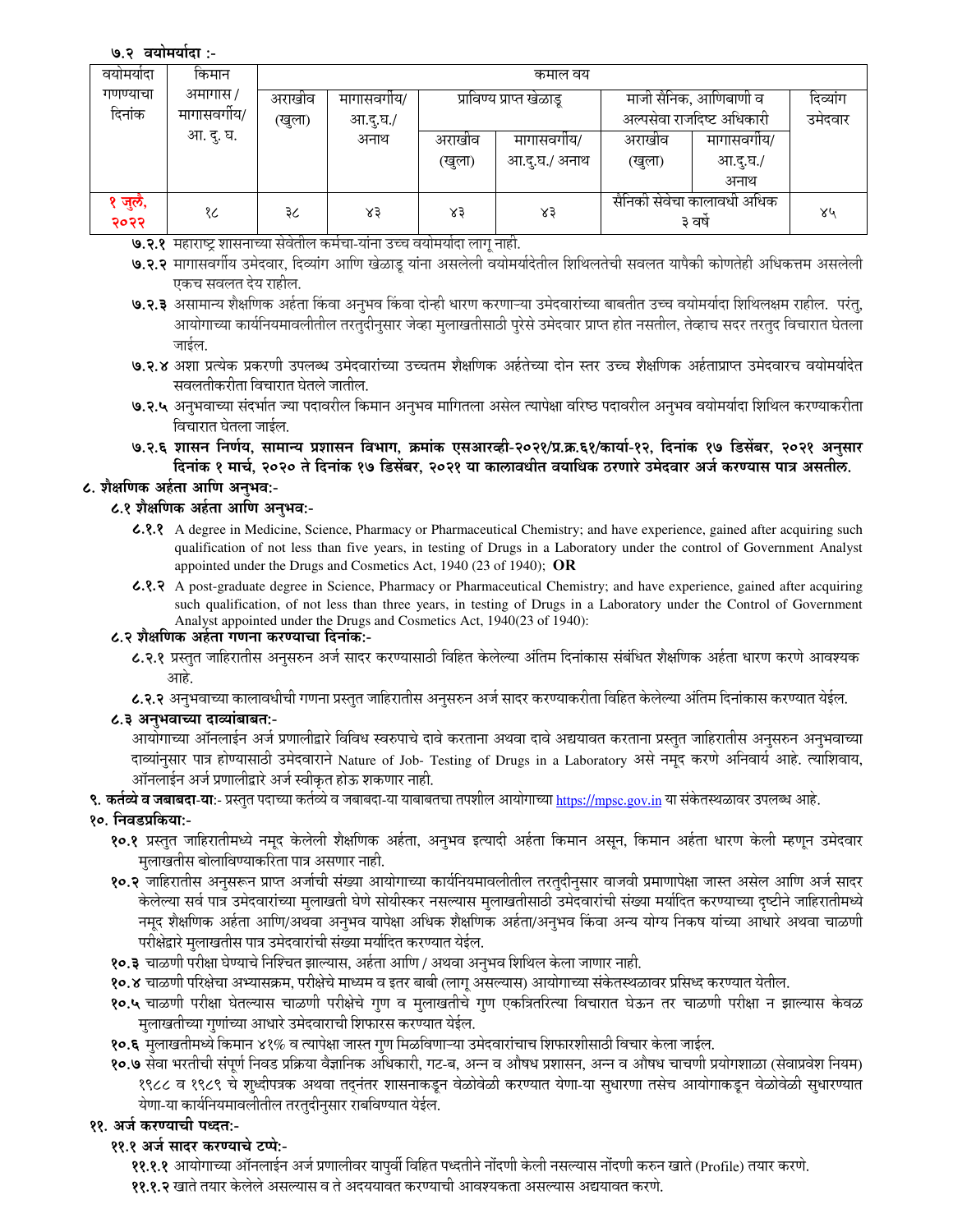- ११.१.३ विहित कालावधीत तसेच विहित पध्दतीने आवश्यक कागदपत्रे अपलोड करून अर्ज सादर करणे.
- ११.१.४ परीक्षा शुल्काचा भरणा विहित पध्दतीने करणे.

### ११.२ विहित प्रमाणपत्र/कागदपत्रे अपलोड करणे.

११.२.१ प्रोफाईलद्वारे केलेल्या विविध दाव्यांच्या अनुषंगाने उमेदवाराची पात्रता अजमावल्यानंतर (Check eligibility) उमेदवार जाहिरातीनुसार पात्र ठरत असल्यास अर्ज सादर करताना खालील कागदपत्रे/प्रमाणपत्रे (लागु असलेली) अपलोड करावी लागतील:-

| अ. क्र.       | प्रमाणपत्र/कागदपत्र                                                                               | फाईल फॉर्मेट | किमान फाईल | कमाल फाईल |
|---------------|---------------------------------------------------------------------------------------------------|--------------|------------|-----------|
|               |                                                                                                   |              | साईज (KB)  | साईज (KB) |
| १             | अर्जातील नावाचा पुरावा (एस.एस.सी. अथवा तत्सम शैक्षणिक अर्हता)                                     | PDF          | 40         | 400       |
| २             | वयाचा पुरावा                                                                                      | PDF          | 40         | 400       |
| ३             | शैक्षणिक अर्हता इत्यादीचा पुरावा                                                                  | PDF          | 40         | 400       |
| $\mathsf{x}$  | सामाजिकदृष्टया मागासवर्गीय असल्याबाबतचा पुरावा                                                    | <b>PDF</b>   | 40         | 400       |
| ५             | आर्थिकदृष्टया दुर्बल घटकातील असल्याबाबतचा पुरावा                                                  | PDF          | 40         | 400       |
| ξ             | अद्ययावत नॉन-क्रिमीलेयर प्रमाणपत्र                                                                | PDF          | 40         | 400       |
| $\mathcal{O}$ | पात्र दिव्यांग व्यक्ती असल्याचा पुरावा                                                            | PDF          | 40         | 400       |
| $\epsilon$    | पात्र माजी सैनिक असल्याचा पुरावा                                                                  | PDF          | 40         | 400       |
| ९             | अनाथ आरक्षणाकरीता पात्र असल्याचा पुरावा                                                           | PDF          | 40         | 400       |
| १०            | खेळाडू आरक्षणाकरीता पात्र असल्याचा पुरावा                                                         | PDF          | 40         | 400       |
| ११            | अराखीव महिला, खेळाडू, दिव्यांग, माजी सैनिक आरक्षणाचा दावा<br>असल्यास अधिवास प्रमाणपत्र            | <b>PDF</b>   | 40         | 400       |
| १२            | एस.एस.सी. नावात बदल झाल्याचा पुरावा                                                               | PDF          | 40         | 400       |
| १३            | मराठी भाषेचे ज्ञान असल्याचा पुरावा                                                                | <b>PDF</b>   | 40         | 400       |
| १४            | लहान कुटुंबाचे प्रतिज्ञापन                                                                        | PDF          | 40         | 400       |
| १५            | अनुभवाचा पुरावा                                                                                   | PDF          | 40         | 400       |
| १६            | राज्य शासकीय कर्मचारी यांच्याकरीता वयोमर्यादेतील सवलतीचा दावा<br>असल्यास सादर करावयाचे प्रमाणपत्र | <b>PDF</b>   | 40         | 400       |

- ११.२.२ उपरोक्त प्रमाणपत्र/कागदपत्रे आयोगाच्या संकेतस्थळावरील 'उमेदवारांना सर्वसाधारण सूचना' प्रकरण क्रमांक चार मध्ये नमुद केल्याप्रमाणे असणे अनिवार्य आहे.
- ११.२.३ संबंधित जाहिरातीस अनुसरुन विहित निकष/पात्रता तसेच प्रोफाईलमधील दाव्यांच्या अनुषंगाने प्रमाणपत्रे/कागदपत्रे अपलोड करावी लागतील. प्रोफाईलमधील विविध दाव्यांच्या अनुषंगाने अपलोड करावयाची संबधित कागदपत्रे प्रणालीद्वारे अर्ज सादर करताना प्रदर्शित होतील.
- ११.२.४ पात्रतेसंदर्भातील विविध दाव्यांच्या अनुषंगाने प्रमाणपत्रे/कागदपत्रे अपलोड केल्याशिवाय अर्ज सादर करता येणार नाही.

### ११.३ सर्वसाधारण :-

- (एक) अर्ज आयोगाच्या ऑनलाईन अर्ज प्रणालीद्वारे फक्त ऑनलाईन पद्धतीने स्वीकारण्यात येतील.
- (दोन) अर्ज सादर करण्याकरीता संकेतस्थळ :- https://mpsconline.gov.in
- (तीन) ऑनलाईन पद्धतीने अर्ज सादर करण्याच्या सविस्तर सूचना आयोगाच्या https://mpsconline.gov.in तसेच https://mpsc.gov.in या संकेतस्थळावर उपलब्ध आहेत.
- (चार) आयोगास अर्ज सादर केल्यानंतर विहित मुदतीत परीक्षा शुल्क भरल्याशिवाय अर्ज विचारात घेतला जाणार नाही.

# ११.४ अर्ज सादर करण्याचा कालावधीः-

# दिनांक १ एप्रिल, २०२२ रोजी १४.०० वाजल्यापासून दिनांक २१ एप्रिल, २०२२ रोजी २३.५९ वाजेपर्यंत.

- ११.५ शुल्क (रुपये) :-
	- (एक) अराखीव (खुला) रुपये ७१९/-
	- (दोन) मागासवर्गीय / आर्थिक दुर्बल घटक / अनाथ रुपये ४४९/-
	- (**तीन**) उपरोक्त परीक्षा शुल्काव्यतिरिक्त बँक चार्जेस तसेच त्यावरील देय कर अतिरिक्त असतील.
	- (चार) परीक्षा शुल्क ना-परतावा (Non-refundable) आहे.
- ११.६ परीक्षा शुल्काचा भरणा करण्याकरीता खाली नमुद केलेल्या पद्धतींचा अवलंब करावा:-
	- **(एक)** शुल्क भरण्याकरीता मुख पृष्ठावरील 'माझे खाते' या लिंक वर क्लिक करावे.
	- (**दोन**) 'माझे खाते' या लिंक वर क्लिक केल्यानंतर अर्ज केलेल्या पदांची यादी शुल्क भरल्याच्या / न भरल्याच्या नोंदीसह दिसेल. 'Unpaid' लिहिलेल्या जाहिरात / पद / परीक्षेसमोर ' Pay Now' अशी लिंक उपलब्ध असेल.
	- (तीन) 'Pay Now' या लिंक वर क्लिक केल्यानंतर दोन पर्याय उपलब्ध होतील:- (१) ऑनलाईन पेमेंट (२) चलनाद्वारे
	- (**चार**) क्रेडिट कार्ड, डेबिट कार्ड, युपीआय अथवा नेटबँकिंगच्या सहाय्याने ऑनलाईन परीक्षा शुल्क अदा करता येईल.
	- (पाच) ऑनलाईन पध्दतीने परीक्षा शुल्काचा भरणा केल्यानंतर उमेदवाराला त्याच्या प्रोफाईलमध्ये परीक्षा शुल्काचा भरणा झाला आहे किंवा कसे याची स्थिती (status) लगेचच अवगत होईल. ऑनलाईन पध्दतीने परीक्षा शुल्क भरले असल्याबाबत Logout करण्यापर्वीच खात्री करणे अथवा परीक्षा शुल्काचा भरणा झाल्याबाबतची स्थिती उपलब्ध नसल्यास पुन्हा शुल्क भरण्याची अथवा चलन घेण्याबाबतची कार्यवाही प्रस्तुत परीक्षेच्या अर्ज सादर करण्याच्या अंतिम दिनांकापूर्वीच करणे आवश्यक आहे.